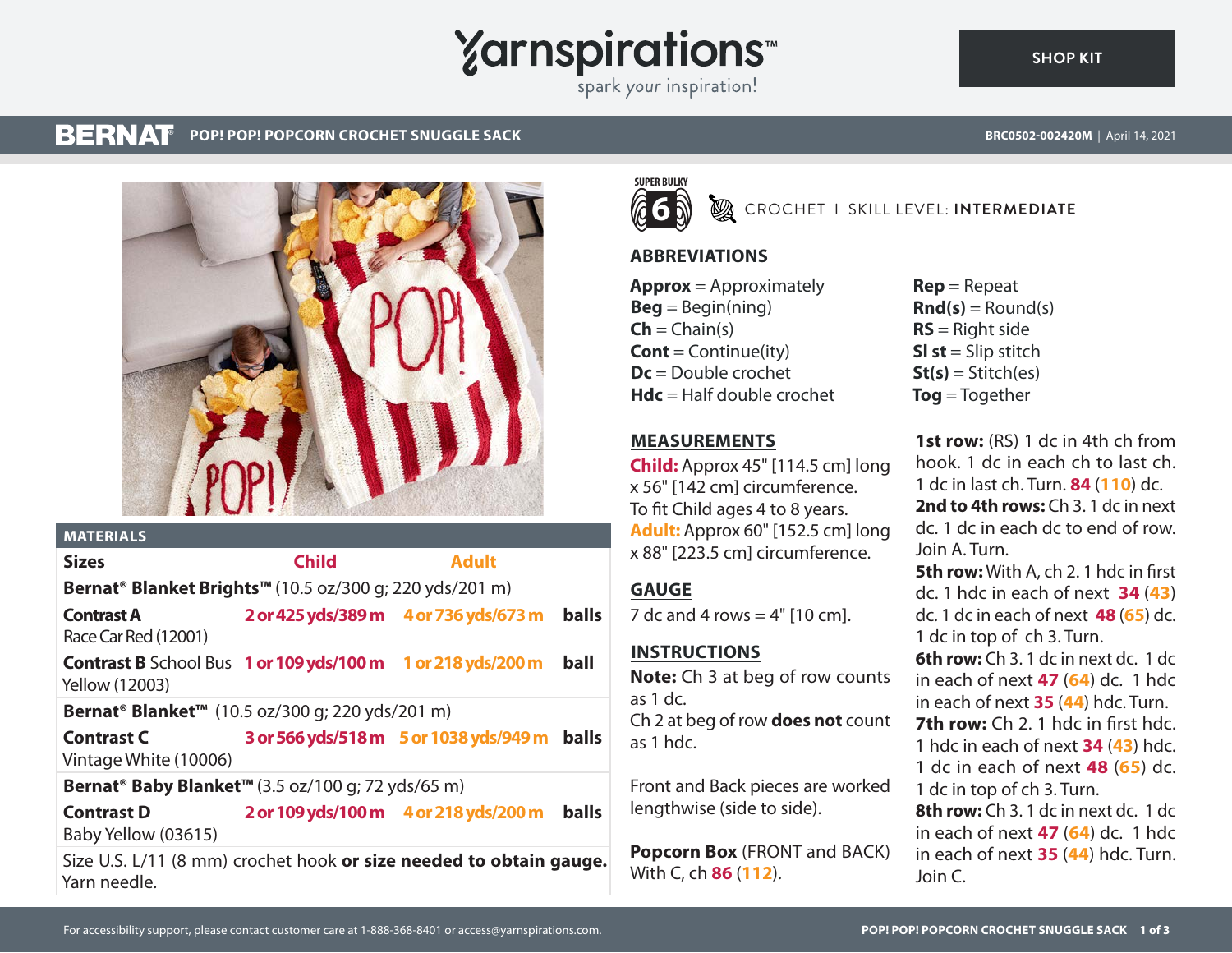**Yarnspirations** spark your inspiration!

#### **BERNAT POP! POP! POPCORN CROCHET SNUGGLE SACK BRC0502-002420M** | April 14, 2021

**9th row:** With C, ch 3. 1 dc in each st to last st. 1 dc in top of ch 3. Turn. **10th to 12th rows:** Ch 3. 1 dc in each dc to end of row. Turn. Rep 5th to 12th rows **2** (**4**) more times. Fasten off.

With RS facing, sew Front and Back tog around side and bottom edges.

**Kernels** [make **7** (**13**) each in B andD] See diagram on page 3. Ch 3. **1st rnd:** 10 hdc in 3rd ch from hook. Join with sl st to 1st hdc. 10 hdc. **2nd rnd:** Ch 2. 2 hdc in each hdc around. Join with sl st to first hdc. 20 hdc.

**3rd rnd:** Ch 2. 1 hdc in first hdc. \*2 hdc in next hdc. 1 hdc in next hdc. Rep from \* to last hdc. 2 hdc in last hdc. Join with sl st to first hdc. 30 hdc.

next hdc. Sl st in each of next 2 hdc. 4 dc in next hdc. Sl st in each of next 2 hdc. 4 dc in next hdc. Sl st in each of next 2 hdc. 6 dc in next hdc. Sl st in next hdc. Fasten off.

# **Label**

With C, ch 3.

**1st rnd:** 10 hdc in 3rd ch from hook. Join with sl st to 1st hdc. 10 hdc. **2nd rnd:** Ch 2. 2 hdc in each hdc around. Join with sl st to first hdc. 20 hdc.

**3rd rnd:** Ch 2. 1 hdc in first hdc. \*2 hdc in next hdc. 1 hdc in next hdc. Rep from \* to last hdc. 2 hdc in last hdc. Join with sl st to first hdc. 30 hdc. **4th rnd:** Ch 2. 1 hdc in first hdc. 1 hdc in next hdc. \*2 hdc in next hdc. 1 hdc in each of next 2 hdc. Rep from \* to last hdc. 2 hdc in last hdc. Join with sl st to first hdc. 40 hdc.

**5th rnd:** Ch 2. 1 hdc in first hdc. 1 hdc in each of next 2 hdc. \*2 hdc in next hdc. 1 hdc in next 3 hdc. Rep from \* to last hdc. 2 hdc in last hdc. Join with sl st to first hdc. 50 hdc.

**4th rnd:** Skip first 2 hdc. 6 dc in 1 hdc in each of next 3 hdc. \*2 hdc **6th rnd:** Ch 2. 1 hdc in first hdc. in next hdc. 1 hdc in each of next 4 hdc. Rep from \* to last hdc. 2 hdc in last hdc. Join with sl st to first hdc. 60 hdc.

> **7th rnd:** Ch 2. 1 hdc in first hdc. 1 hdc in each of next 4 hdc. \*2 hdc in next hdc. 1 hdc in each of next 5 hdc. Rep from \* to last hdc. 2 hdc in last hdc. Join with sl st to first hdc. 70 hdc.

**8th rnd:** Ch 2. 1 hdc in first hdc. 1 hdc in each of next 5 hdc. \*2 hdc in next hdc. 1 hdc in each of next 6 hdc. Rep from \* to last hdc. 2 hdc in last hdc. Join with sl st to first hdc. 80 hdc.

**9th rnd:** Ch 2. 1 hdc in first hdc. 1 hdc in each of next 6 hdc. \*2 hdc in next hdc. 1 hdc in each of next 7 hdc. Rep from \* to last hdc. 2 hdc in last hdc. Join with sl st to first hdc. 90 hdc.

**10th rnd:** Ch 2. 1 hdc in first hdc. 1 hdc in each of next 7 hdc. \*2 hdc in next hdc. 1 hdc in each of next 8 hdc. Rep from \* to last hdc. 2 hdc in last hdc. Join with sl st to first hdc. 100 hdc.

## **Child size only:** Fasten off.

**Adult size only:** Cont as follows. **11th rnd:** Ch 2. 1 hdc in first hdc. 1 hdc in each of next 8 hdc. \*2 hdc in next hdc. 1 hdc in each of next 9 hdc. Rep from \* to last hdc. 2 hdc in last hdc. Join with sl st to first hdc. 110 hdc.

**12th rnd:** Ch 2. 1 hdc in first hdc. 1 hdc in each of next 9 hdc. \*2 hdc in next hdc. 1 hdc in each of next first hdc. 170 hdc.10 hdc. Rep from \* to last hdc. 2 hdc in last hdc. Join with sl st to first hdc. 120 hdc.

**13th rnd:** Ch 2. 1 hdc in first hdc. 1 hdc in each of next 10 hdc. \*2 hdc in next hdc. 1 hdc in each of next 11 hdc. Rep from \* to last hdc. 2 hdc in last hdc. Join with sl st to first hdc. 130 hdc.

**14th rnd:** Ch 2. 1 hdc in first hdc. 1 hdc in each of next 11 hdc. \*2 hdc in next hdc. 1 hdc in each of next 12 hdc. Rep from \* to last hdc. 2 hdc in last hdc. Join with sl st to first hdc. 140 hdc.

**15th rnd:** Ch 2. 1 hdc in first hdc. 1 hdc in each of next 12 hdc. \*2 hdc in next hdc. 1 hdc in each of next 13 hdc. Rep from \* to last hdc. 2 hdc in last hdc. Join with sl st to first hdc. 150 hdc.

**16th rnd:** Ch 2. 1 hdc in first hdc. 1 hdc in each of next 13 hdc. \*2 hdc in next hdc. 1 hdc in each of next 14 hdc. Rep from \* to last hdc. 2 hdc in last hdc. Join with sl st to first hdc. 160 hdc.

**17th rnd:** Ch 2. 1 hdc in first hdc. 1 hdc in each of next 14 hdc. \*2 hdc in next hdc. 1 hdc in each of next 15 hdc. Rep from \* to last hdc. 2 hdc in last hdc. Join with sl st to